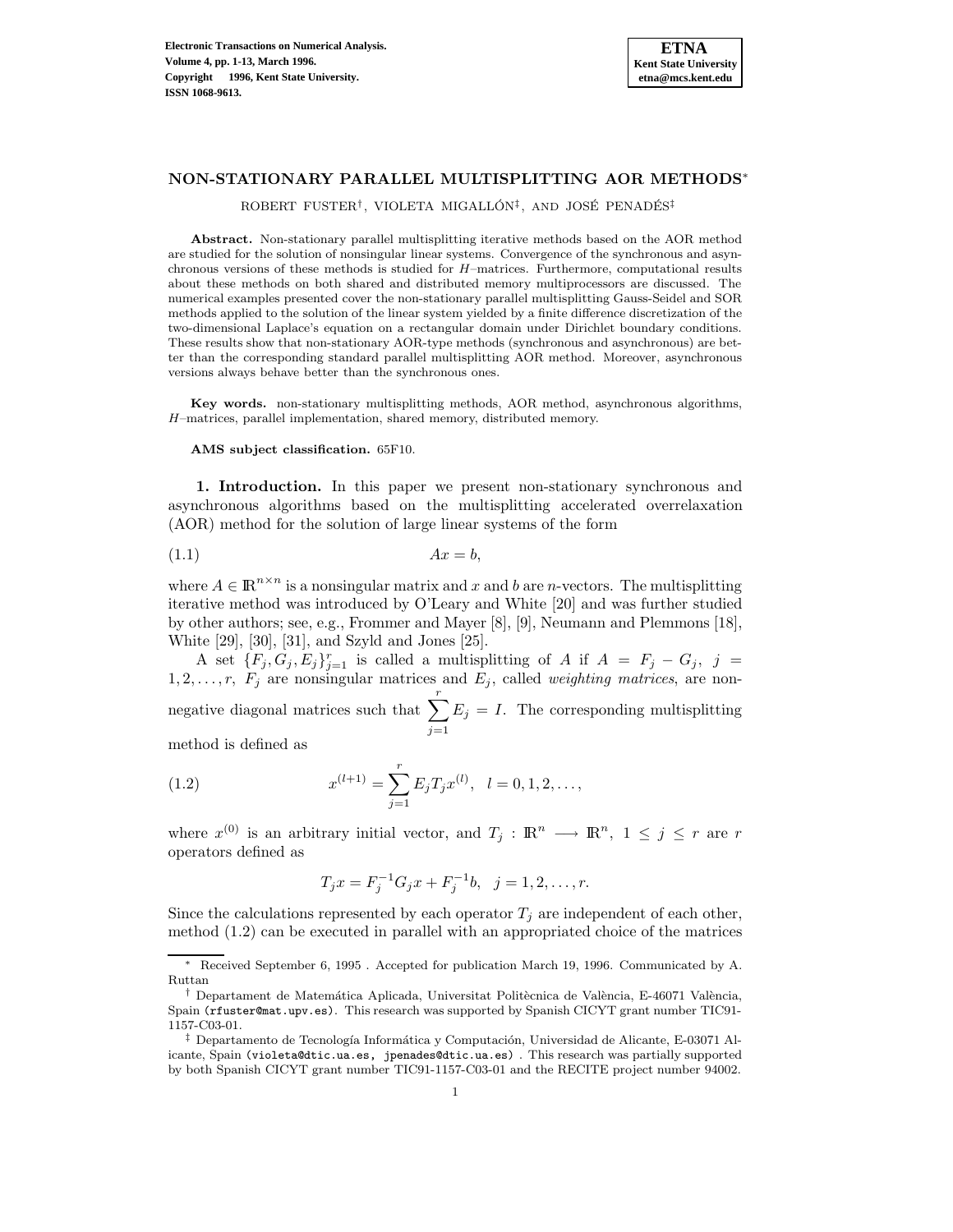**ETNA Kent State University etna@mcs.kent.edu**

2 Non-stationary Parallel Multisplitting AOR Methods

 $E_j$  and  $F_j$ . On the other hand, a component of  $T_jx^{(l)}$  does not need to be computed if the corresponding diagonal entry of  $E_j$  is zero.

As can be seen, in the multisplitting method (1.2) each local approximation at the *l*th global iteration is updated solving the linear system  $F_i x^{(l+1)} = G_i x^{(l)} + b$ . However, it is possible to update the local approximation more than once, using different local iterates on the right hand side, computed earlier. In this case we have a non-stationary multisplitting method which corresponds to the following algorithm.

ALGORITHM 1. (NON-STATIONARY MULTISPLITTING).

Given the initial vector  $x^{(0)}$ 

For  $l = 0, 1, \ldots$ , until convergence

(1.3)  
\nIn processor 
$$
j, j = 1
$$
 to  $r$   
\n $y_j^{(0)} = x^{(l)}$   
\nFor  $k = 1$  to  $q(l, j)$   
\n $F_j y_j^{(k)} = G_j y_j^{(k-1)} + b$   
\n $x^{(l+1)} = \sum_{j=1}^r E_j y_j^{(q(l,j))}$ .

Note that the number of times that each processor  $j$  solves the system defined by its operator  $T_i$  is defined by  $q(l, j)$  which depends on the iteration l and the processor j.

Bru, Elsner and Neumann [2] studied two non-stationary methods (synchronous and asynchronous) based on the multisplitting method. They used the term chaotic for their non-stationary methods; however we prefer the term non-stationary, because in the previous literature chaotic is synonymous with asynchronous (see [7]). They give sufficient conditions which assure the convergence of both methods when A is a monotone matrix, i.e.,  $A^{-1} \geq O$ . Later, Mas, Migallón, Penadés and Szyld [14] showed the convergence of these non-stationary methods in the context of H–matrices. Further, a background on non-stationary methods can also found in [4], [5], [6], [11], [15], and [24].

In the context of relaxed parallel multisplitting algorithms, Wang [28] presented a class of algorithms called parallel multisplitting AOR methods which are a generalization of the method given in [8]. Convergence of these methods was established for H–matrices. Let  $\{D-L_j, V_j, E_j\}_{j=1}^r$  be a multisplitting of A where  $D = \text{diag}(A)$ , and  $L_j$  are strictly lower triangular matrices. Note that the matrices  $V_j$  are not generally upper triangular. Each single splitting induces an iterative method, described by the operator  $P_j : \mathbb{R}^n \longrightarrow \mathbb{R}^n$ ,  $j = 1, 2, ..., r$ , defined as

(1.4) 
$$
P_j x = (D - \mu L_j)^{-1} \{ [(1 - \omega)D + (\omega - \mu)L_j + \omega V_j] x + \omega b \},
$$

where  $\omega, \mu \in \mathbb{R}$  and  $\omega \neq 0$ . Then, given an initial vector  $x^{(0)}$ , the parallel multisplitting AOR method [28] produces the sequence of vectors

(1.5) 
$$
x^{(l+1)} = \sum_{j=1}^{r} E_j P_j x^{(l)}, \quad l = 0, 1, 2, \dots
$$

Clearly, if  $r = 1$  and  $-L_1, -V_1$  are the strictly lower and strictly upper triangular parts of A respectively, then the scheme (1.5) reduces to the well-known AOR method [12]. Also, it is easy to observe that the scheme (1.5) includes some classic parallel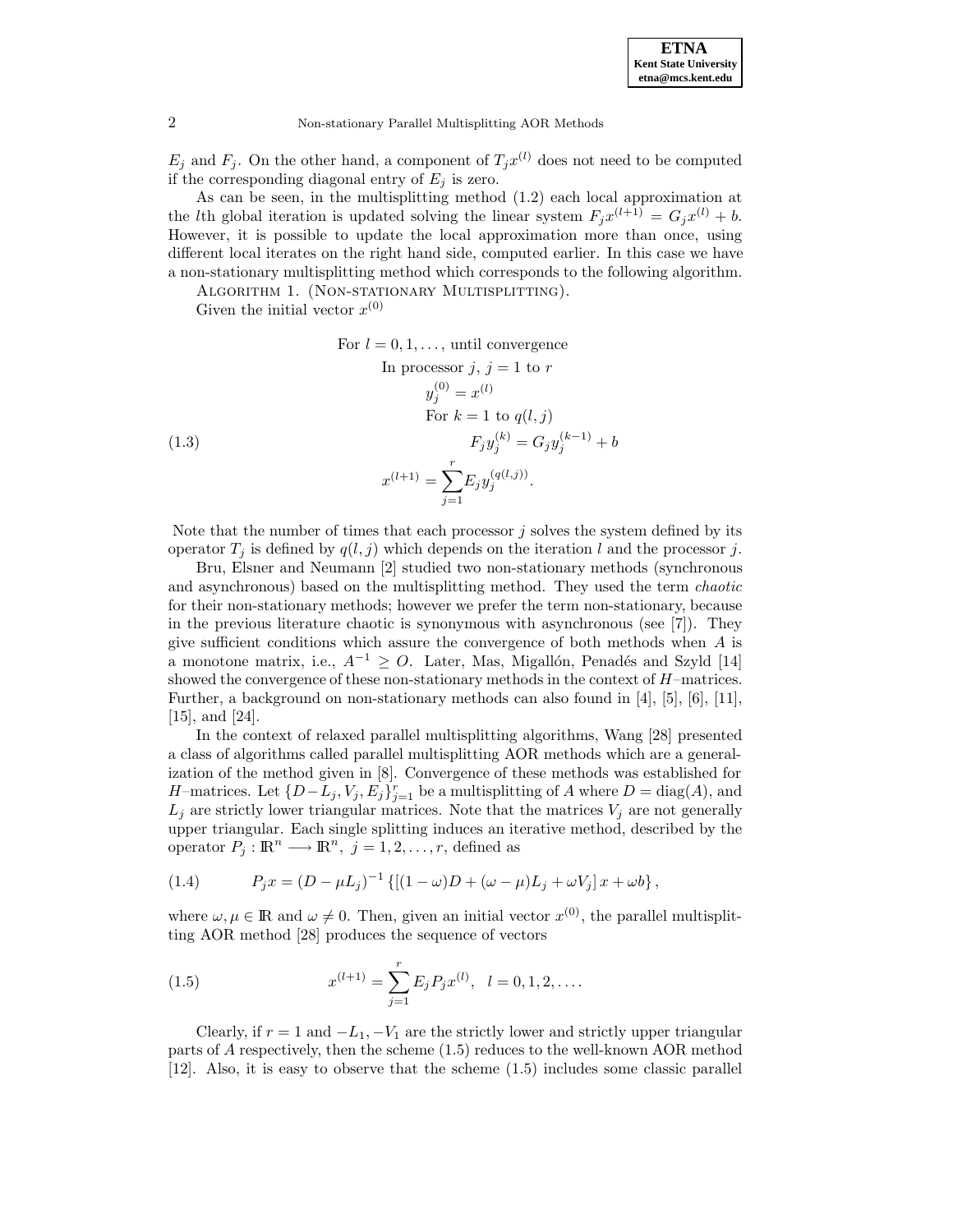multisplitting methods, such as the ones based on the Jacobi, Gauss-Seidel, JOR and SOR multisplitting methods; see, e.g., [28].

In this paper we study the convergence of the non-stationary parallel multisplitting AOR method and its extension to an asynchronous algorithm, where each processor does not need to wait for the completion of the computation of the iterates in other processors; see Section 3. First, in the next section we present some notation, definitions and results which we refer to later. The last section contains some numerical experiments which illustrate the performance of the algorithms studied. This performance is achieved both in shared memory and distributed memory multiprocessors.

**2. Preliminaries.** Given a vector  $x \in \mathbb{R}^n$ , we say that it is nonnegative (positive), denoted  $x \geq 0$   $(x > 0)$ , if all components of x are nonnegative (positive). Similarly, if  $x, y \in \mathbb{R}^n$ ,  $x \geq y$   $(x > y)$  means that  $x - y \geq 0$   $(x - y > 0)$ . For a vector  $x \in \mathbb{R}^n$ , |x| denotes the vector whose components are the absolute values of the corresponding components of  $x$ . These definitions carry over immediately to matrices.

Let  $x > 0$ , we consider the vector norm

(2.1) 
$$
||y||_x = \inf \{ \beta > 0 : |y| \le \beta x \}.
$$

This vector norm is monotonic and for every matrix  $B \in \mathbb{R}^{n \times n}$  it satisfies  $||B||x||_x =$  $||B||_x$ , where  $||B||_x$  denotes the matrix norm of B induced by the vector norm defined in (2.1).

By  $Z^{n \times n}$  we denote the set of all real  $n \times n$  matrices which have all nonpositive off-diagonal entries. A matrix  $A \in \mathbb{Z}^{n \times n}$  is said to be an M-matrix if A can be expressed in the form

$$
(2.2) \t\t\t A = sI - B, \text{ with } B \ge 0
$$

and  $\rho(B) \leq s$ , where  $\rho(B)$  denotes the spectral radius of B. In particular, a nonsingular M–matrix is those of the form (2.2) for which  $\rho(B) < s$ . We recall that a matrix  $A \in \mathbb{Z}^{n \times n}$  is a nonsingular M-matrix if and only if A is a monotone matrix; see, e.g., Berman and Plemmons [1] or Varga [26].

For any matrix  $A = (a_{ij}) \in \mathbb{R}^{n \times n}$ , we define its comparison matrix  $\langle A \rangle = (\alpha_{ij})$ by  $\alpha_{ii} = |a_{ii}|$ ,  $\alpha_{ij} = -|a_{ij}|$ ,  $i \neq j$ . Following Ostrowski [22], [23], A is said to be an H–matrix if  $\langle A \rangle$  is a nonsingular M–matrix. We remark that in this notation if A is an  $H$ -matrix,  $A$  is nonsingular (see Ostrowski [22] and Neumaier [16]). Of course, nonsingular  $M$ –matrices are special cases of  $H$ –matrices. In addition, as was already noted in [23], important classes of matrices such as strictly or irreducibly diagonally dominant matrices are H–matrices. See also [27] and the references given therein for equivalent conditions of  $H$ –matrices.  $H$ –matrices arise in many applications and were studied by a number of authors in connection with iterative solutions of linear systems; see Berman and Plemmons [1], Varga [26], Young [32] or Frommer and Szyld [10] for an extensive bibliography and for an example that shows that  $H$ –matrices need not be monotone.

LEMMA 2.1. If  $A = D - B$  is an H-matrix, with  $D = \text{diag}(A)$ , then |D| is nonsingular and  $\rho(|D|^{-1}|B|) < 1$ .

Proof. It is essentially the proof of the first part of Theorem 3.10 of [26]. It can also be found in  $[8]$ .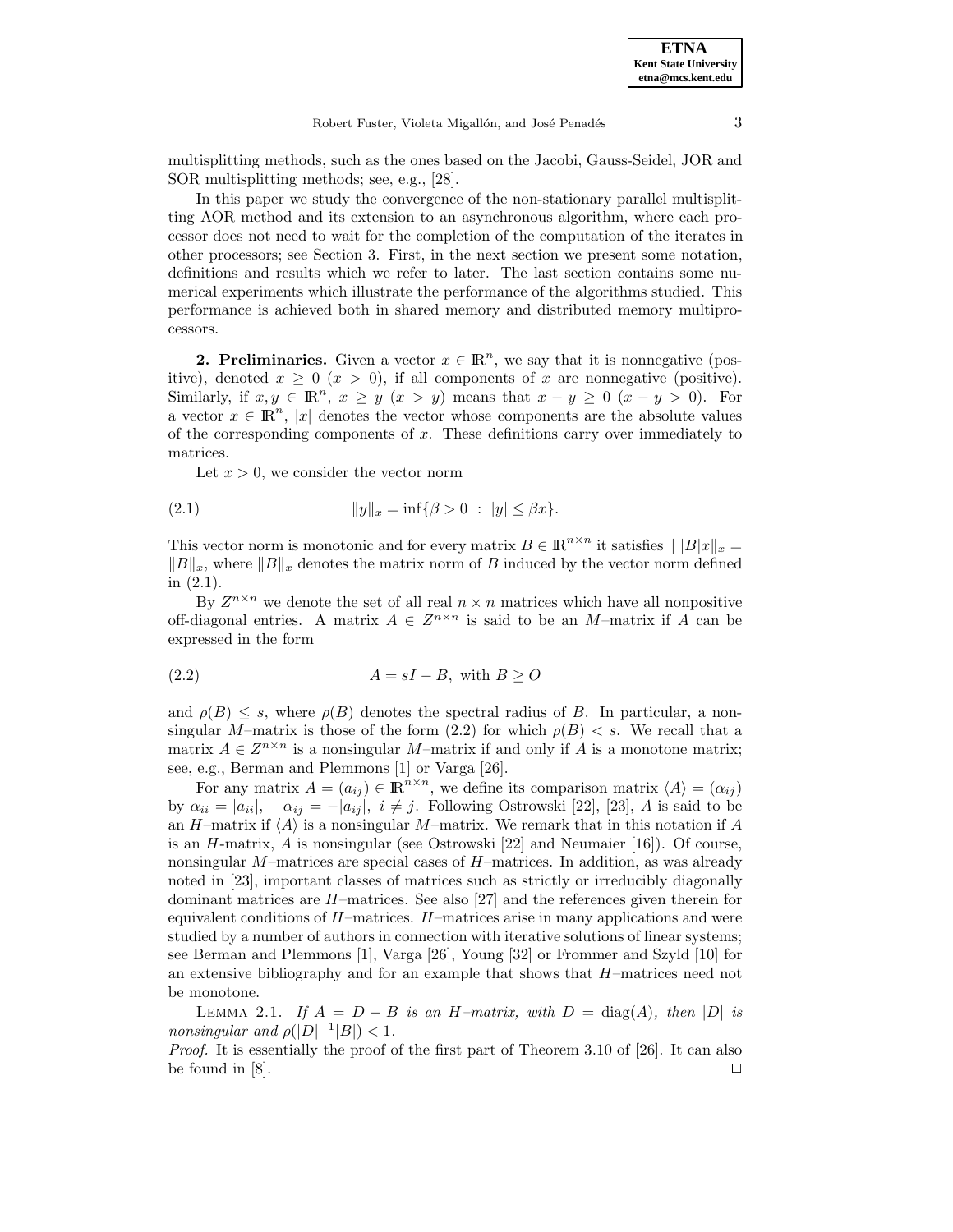LEMMA 2.2. Let  $A, B \in \mathbb{R}^{n \times n}$ .

(a) If A is an H–matrix, then  $|A^{-1}| \leq \langle A \rangle^{-1}$ .

(b) If  $|A| \leq B$  then  $\rho(A) \leq \rho(B)$ .

Proof. Part (a) follows by Ostrowski [22]; see also, e.g., Neumaier [16], [17]. Part (b) can be found, e.g., in [21, Theorem 2.4.9] and [26, Theorem 2.8].

THEOREM 2.3. Let  $A \in \mathbb{Z}^{n \times n}$  which has all positive diagonal entries. A is a nonsingular M–matrix if and only if  $\rho(B) < 1$ , where  $B = D^{-1}C$ ,  $D = \text{diag}(A)$ ,  $A =$  $D - C$ .

Proof. The proof of this theorem can be found, e.g., in Varga [26, Theorem 3.10] and Young [32, Theorem 7.2].  $\Box$ 

**3. Non-stationary methods.** Let  $\{D - L_j, V_j, E_j\}_{j=1}^r$  be a multisplitting of A satisfying  $D = \text{diag}(A)$  and  $L_j$  are strictly lower triangular matrices. Suppose that we are interested in solving the nonsingular linear system (1.1) in a multiprocessor computer using the multisplitting AOR method (1.5). In order to get a good performance of all processors and a good load balance among processors, we assume that the task assigned to each processor  $j$  can vary in each iteration  $l$ , i.e., we suppose that the processor j applies  $q(l,j)$  times the operator  $P_j$  defined in (1.4) in the lth iteration. Then, given an initial vector  $x^{(0)}$  we construct the sequence of vectors

(3.1) 
$$
x^{(l+1)} = \sum_{j=1}^{r} E_j P_j^{q(l,j)} x^{(l)}, \quad l = 0, 1, 2, \dots
$$

The numbers  $q(l, j)$  are called non-stationary parameters, and then we call this iterative scheme, non-stationary multisplitting AOR method. Scheme (3.1) corresponds to the following algorithm.

Algorithm 2. (Non-stationary Multisplitting AOR). Given the initial vector  $x^{(0)}$ 

For  $l = 0, 1, \ldots$ , until convergence

In processor 
$$
j, j = 1
$$
 to  $r$ 

\n
$$
y_j^{(0)} = x^{(l)}
$$
\nFor  $k = 1$  to  $q(l, j)$ 

\n
$$
(3.2) \qquad (D - \mu L_j) y_j^{(k)} = [(1 - \omega)D + (\omega - \mu)L_j + \omega V_j] y_j^{(k-1)} + \omega b
$$

(3.3) 
$$
x^{(l+1)} = \sum_{j=1}^{r} E_j y_j^{(q(l,j))}.
$$

We remark that the calculations (3.2) correspond to the following scheme.

If 
$$
\mu \neq 0
$$
 then  
\n
$$
(D - \mu L_j)\overline{y}_j^{(k)} = [(1 - \mu)D + \mu V_j] y_j^{(k-1)} + \mu b
$$
\n
$$
y_j^{(k)} = \frac{\omega}{\mu} \overline{y}_j^{(k)} + (1 - \frac{\omega}{\mu}) y_j^{(k-1)}.
$$
\nIf  $\mu = 0$  then  
\n
$$
y_j^{(k)} = [(1 - \omega)I + \omega D^{-1}(L_j + V_j)] y_j^{(k-1)} + \omega D^{-1}b.
$$

Clearly, when  $q(l,j) = 1$ , Algorithm 2 reduces to the multisplitting AOR method studied by Wang [28].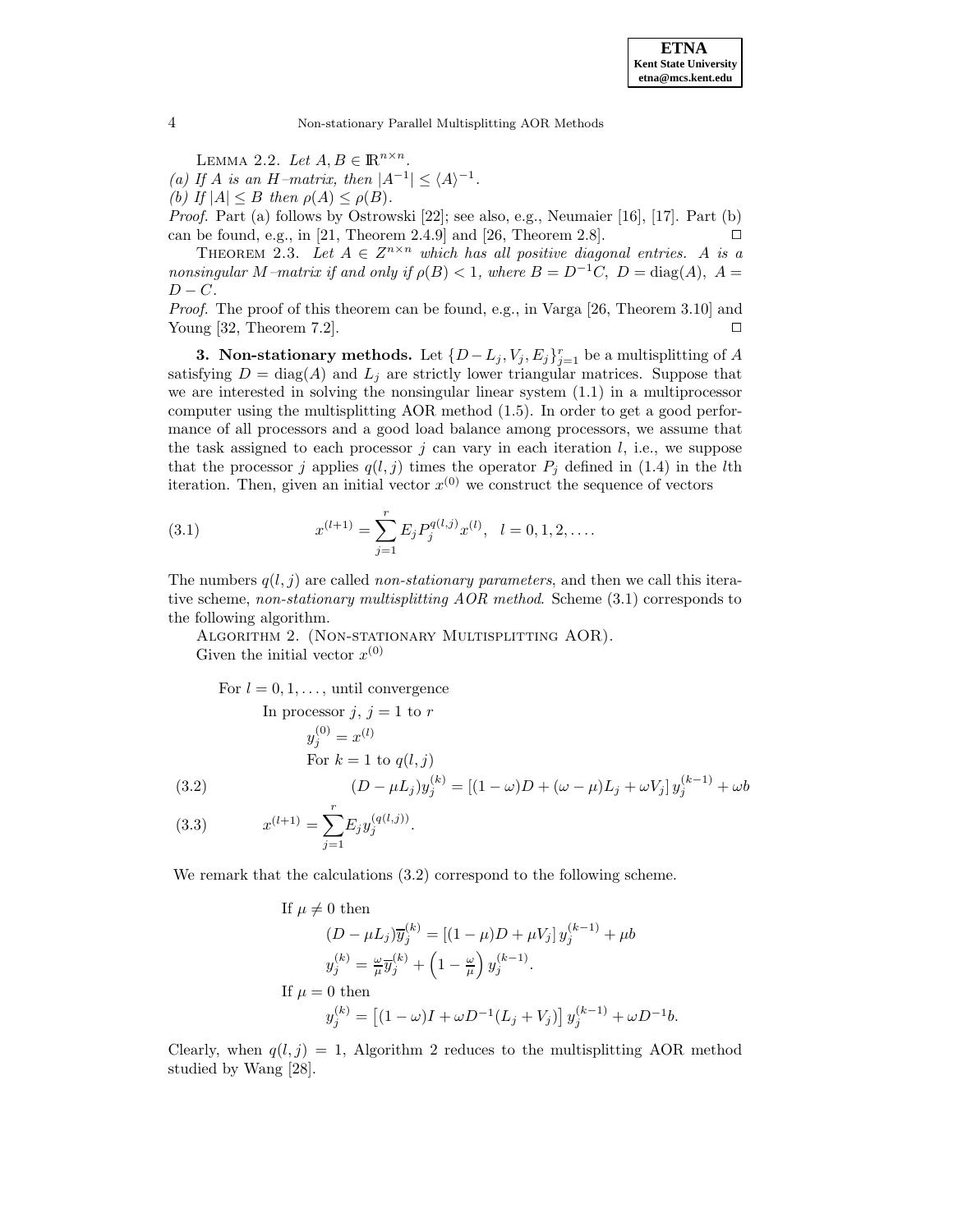Robert Fuster, Violeta Migallón, and José Penadés 5

Algorithm 2 is synchronous in the sense that step (3.3) is performed only when all vectors  $y_j^{(q(l,j))}$ ,  $j = 1, 2, ..., r$ , are calculated. Alternatively, each part of  $x^{(l+1)}$ , i.e.,  $E_j y_j^{(q(l,j))}$ , can be updated as soon as the vector  $y_j^{(q(l,j))}$  is calculated, without waiting for the other parts of  $x^{(l+1)}$  to be updated. To construct an asynchronous version of Algorithm 2 we consider a different scheme where all processors are always working without waiting for information from the other processors.

Let  ${j_l}_{l=0}^{\infty}$ ,  $1 \leq j_l \leq r$ , be a sequence of integers that indicates the processor which updates the approximation to the solution at the *l*th iteration. Let  $r_l - 1$  be the number of times that processors other than the  $i<sub>l</sub>$ <sup>th</sup> processor update the approximation of the solution during the time interval in which the  $j<sub>l</sub>$ th processor's calculations are performed. This implies that  $r_l$  is the smallest positive integer such that  $j_l = j_{l+r_l}$ . As is customary in the description of asynchronous algorithms (see, e.g., [2]) we assume that the sequence of integers  $\{j_l\}_{l=0}^{\infty}$ ,  $1 \leq j_l \leq r$ , is a *regulated* sequence. This means that there exists a positive integer  $m$  such that each of the integers  $1, 2, \ldots, r$  appears at least once in every m consecutive elements of the sequence. With this notation we consider the following asynchronous scheme:

(3.4) 
$$
x^{(l+r_l)} = (I - E_{j_l})x^{(l+r_l-1)} + E_{j_l}P_{j_l}^{q(l,j_l)}x^{(l)}, \quad l = 0, 1, 2, \ldots,
$$

which corresponds to the following algorithm.

Algorithm 3. (Asynchronous Non-stationary Multisplitting AOR). Given the initial vector  $x^{(0)}$ 

In processor 
$$
j_l
$$
,  $l = 0, 1, ...$ , until convergence  
\n
$$
y_{j_l}^{(0)} = x^{(l)}
$$
\nFor  $k = 1$  to  $q(l, j_l)$   
\n
$$
(D - \mu L_{j_l}) y_{j_l}^{(k)} = [(1 - \omega)D + (\omega - \mu)L_{j_l} + \omega V_{j_l}] y_{j_l}^{(k-1)} + \omega b
$$
\n
$$
x^{(l+r_l)} = (I - E_{j_l}) x^{(l+r_l-1)} + E_{j_l} y_{j_l}^{(q(l,j_l))}.
$$

Note that when the weighting matrices form a partition of the identity, i.e., when the following relations hold

(3.5) 
$$
E_i E_j = \begin{cases} E_i, & \text{if } i = j, \\ O, & \text{if } i \neq j, \end{cases}
$$

formulation (3.4) can be rewritten as

(3.6) 
$$
x^{(l+r_l)} = (I - E_{j_l})x^{(l+r_l-1)} + E_{j_l} \sum_{j=1}^r E_j P_j^{q(l,j)} x^{(l)}.
$$

However, when relations (3.5) do not hold, schemes (3.4) and (3.6) represent different asynchronous algorithms. In formulation (3.4) all processors are always working without synchronization with other processors, while iteration  $(3.6)$  implies a certain degree of synchronization between groups of processors.

**4. Convergence.** In this section we show the convergence of the synchronous scheme (3.1) (or Algorithm 2), and asynchronous schemes (3.4) (or Algorithm 3) and (3.6).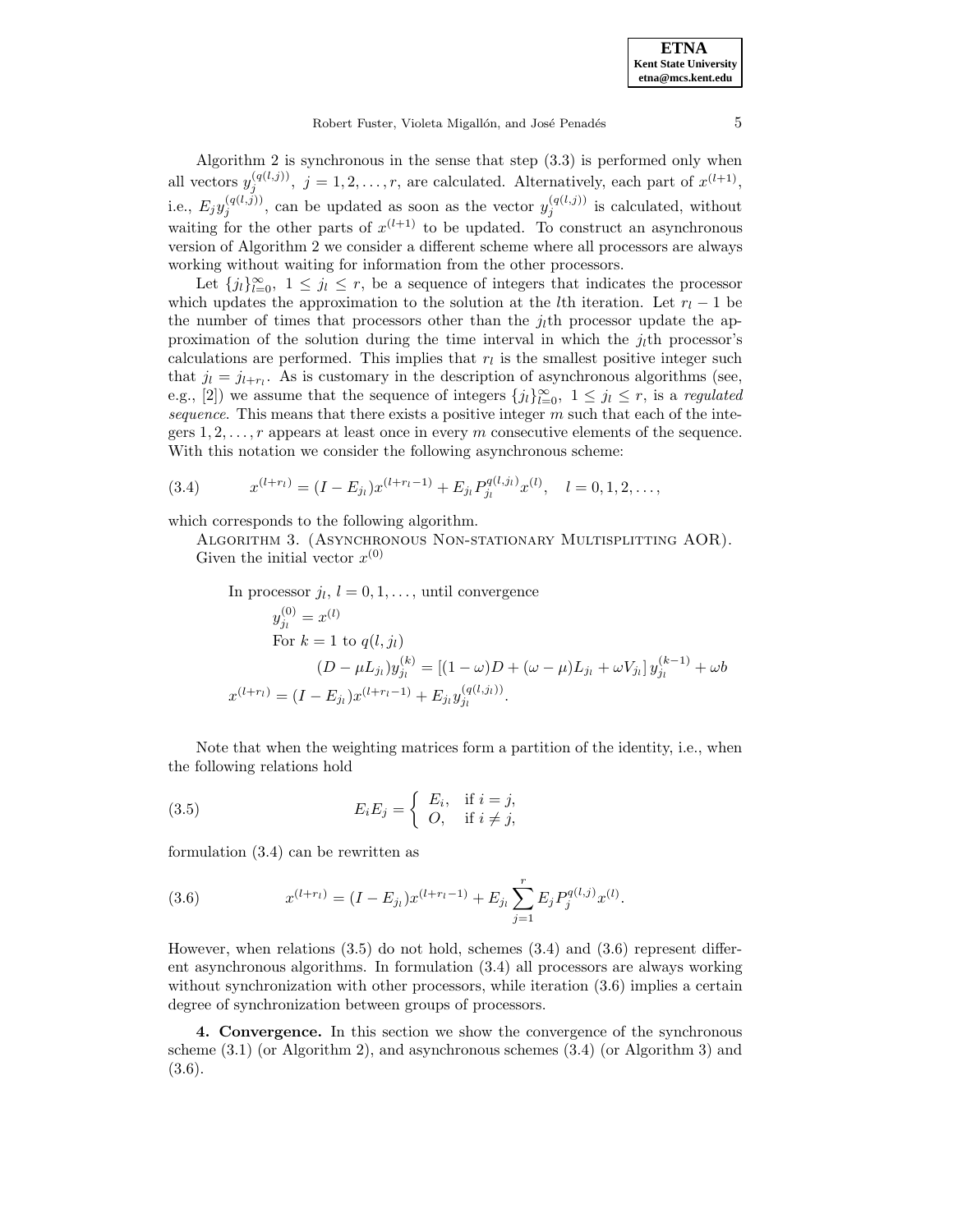The iteration scheme (3.1) can be written as

(4.1) 
$$
x^{(l+1)} = H^{(l)}x^{(l)} + c^{(l)}, \quad l = 0, 1, 2, \dots,
$$

where  $H^{(l)}$  are the iteration matrices

(4.2) 
$$
H^{(l)} = \sum_{j=1}^{r} E_j J_j^{q(l,j)}, \quad l = 0, 1, 2, \dots,
$$

with

$$
J_j = (D - \mu L_j)^{-1} [(1 - \omega)D + (\omega - \mu)L_j + \omega V_j], \ \ j = 1, 2, \dots, r,
$$

and

$$
c^{(l)} = \sum_{j=1}^{r} E_j \left( \sum_{i=0}^{q(l,j)-1} J_j^i \right) \omega (D - \mu L_j)^{-1} b, \quad l = 0, 1, 2, \dots
$$

Let  $\xi$  be the exact solution of (1.1) and let  $\epsilon^{(l+1)} = x^{(l+1)} - \xi$  be the error at  $l + 1$ iteration. It is easy to prove that  $\xi$  is a fixed point of (4.1). Thus,

$$
\epsilon^{(l+1)} = H^{(l)} \epsilon^{(l)} = \dots = H^{(l)} H^{(l-1)} \cdots H^{(0)} \epsilon^{(0)}, \quad l = 0, 1, 2, \dots
$$

So, the sequence of error vectors  $\{\epsilon^{(l)}\}_{l=0}^{\infty}$  generated by iteration (3.1) converges to the vector 0, if and only if  $\lim_{l\to\infty} H^{(l)}H^{(l-1)}\cdots H^{(0)} = O$ . Hence, by Lemma 3 of [3], it suffices to prove that  $||H^{(l)}|| \leq \alpha$ ,  $l = 0, 1, 2, \ldots$ , for some  $\alpha < 1$  and some matrix norm  $\|\cdot\|.$ 

The following theorem shows the convergence of scheme (3.1), or Algorithm 2, when A is an H–matrix and  $0 \leq \mu \leq \omega < \frac{2}{1+\rho(|D|-1|B|)}$ , with  $\omega \neq 0$ , where  $D =$ diag(A) and  $A = D - B$ . Clearly from Lemma 2.1, |D| is a nonsingular matrix and  $\rho(|D|^{-1}|B|) < 1.$ 

THEOREM 4.1. Let  $A = D - L_j - V_j = D - B$ ,  $j = 1, 2, ..., r$  be an H-matrix, where  $D = \text{diag}(A)$  and  $L_j$  are strictly lower triangular matrices. Assume that  $|B| =$  $|L_j| + |V_j|, \ j = 1, 2, \ldots, r. \ \text{If } 0 \leq \mu \leq \omega < \frac{2}{1+\rho}, \text{ with } \omega \neq 0, \text{ where } \rho = \rho(|D|^{-1}|B|),$ and  $q(l, j) \geq 1$ ,  $l = 0, 1, 2, \ldots, j = 1, 2, \ldots, r$ . Then the iteration (3.1) converges to the solution of the linear system (1.1) for all initial vector  $x^{(0)} \in \mathbb{R}^n$ .

*Proof.* By Theorem 2.3 and part (b) of Lemma 2.2, if  $0 \leq \mu < \frac{2}{1+\rho}$ , the matrices  $\langle D - \mu L_i \rangle$  are H–matrices. Then, using part (a) of Lemma 2.2, some manipulations in  $(4.2)$  yield

(4.3) 
$$
|H^{(l)}| \leq \sum_{j=1}^r E_j \left[ M_j(\mu)^{-1} \left| (1-\omega)D + (\omega - \mu)L_j + \omega V_j \right| \right]^{q(l,j)},
$$

with

(4.4) 
$$
M_j(\mu) = |D| - \mu |L_j| = \langle D - \mu L_j \rangle, \quad j = 1, 2, ..., r.
$$

Consider two cases.

**(i)**  $0 \leq \mu \leq \omega \leq 1$ , with  $\omega \neq 0$ . Denoting for  $j = 1, 2, \ldots, r$ 

$$
N_j^1(\mu,\omega) = (1-\omega)|D| + (\omega - \mu)|L_j| + \omega|V_j| \geq O,
$$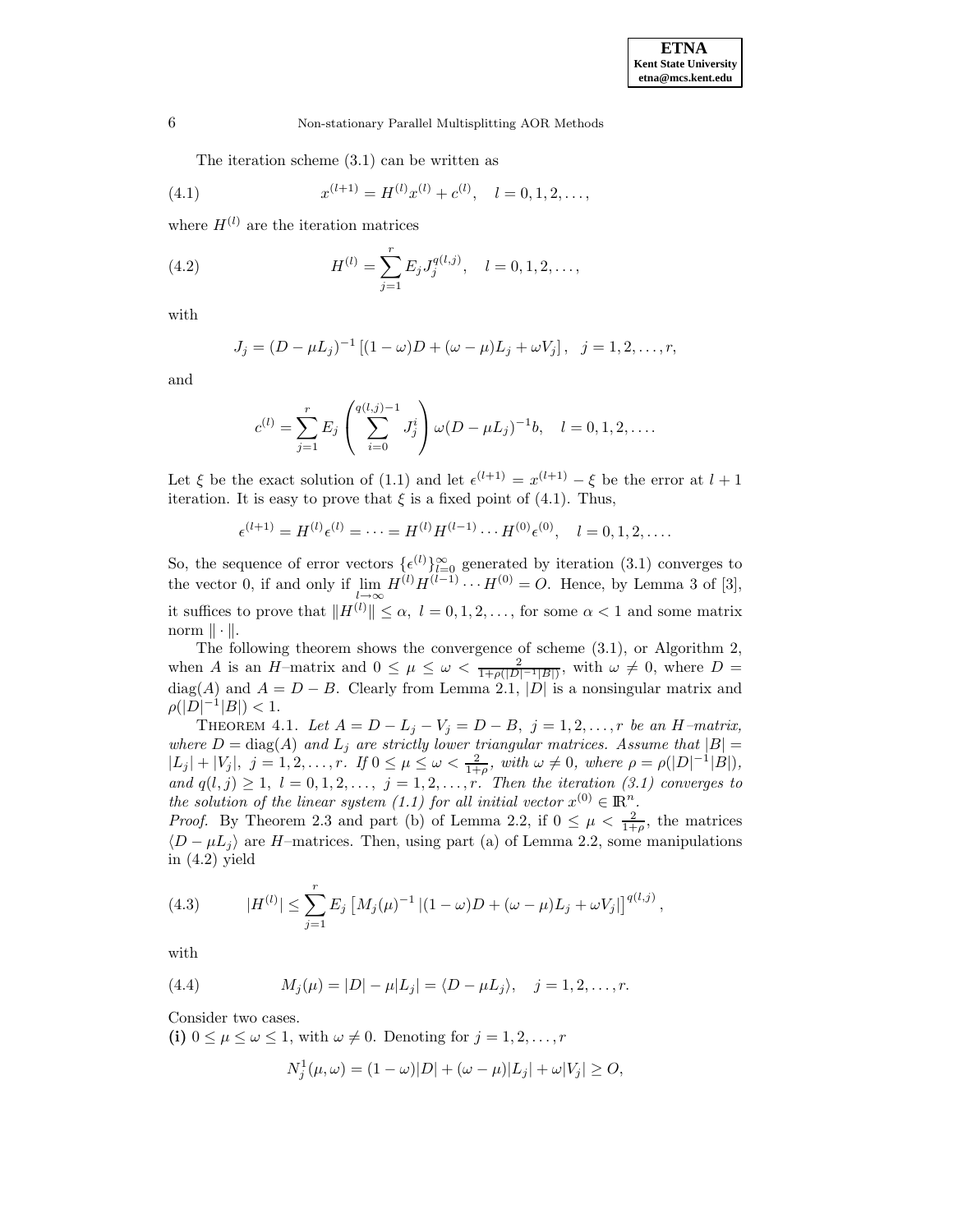we obtain

(4.5) 
$$
|H^{(l)}| \leq \sum_{j=1}^{r} E_j \left( M_j(\mu)^{-1} N_j^1(\mu, \omega) \right)^{q(l,j)}, \quad l = 0, 1, 2, \dots
$$

On the other hand, it is easy to obtain

(4.6) 
$$
M_j(\mu) - N_j^1(\mu, \omega) = \omega \langle A \rangle, \quad j = 1, 2, \dots, r.
$$

Consider any fixed positive vector  $e$  (e.g., with all components equal to 1), and  $x =$  $\omega^{-1}\langle A\rangle^{-1}e$ . Since  $\omega^{-1}\langle A\rangle^{-1} \geq O$  and no row of  $\omega^{-1}\langle A\rangle^{-1}$  can have all null entries, we get  $x > 0$ . By the same arguments  $M_i(\mu)^{-1}e > 0$ ,  $j = 1, 2, ..., r$ . We have from (4.6) that

$$
x - M_j(\mu)^{-1} N_j^1(\mu, \omega) x = M_j(\mu)^{-1} \omega \langle A \rangle x = M_j(\mu)^{-1} e > 0.
$$

Then  $M_j(\mu)^{-1} N_j^1(\mu, \omega) x < x$ , and thus there exists a real constant  $0 \leq \alpha_1 < 1$ , such that for all  $j = 1, 2, \ldots, r$ , it satisfies

(4.7) 
$$
M_j(\mu)^{-1} N_j^1(\mu, \omega) \le \alpha_1 x < x.
$$

From  $(4.5)$  and  $(4.7)$  it follows

$$
|H^{(l)}|x \leq \sum_{j=1}^r E_j \left(M_j(\mu)^{-1} N_j^1(\mu, \omega)\right)^{q(l,j)} x \leq \alpha_1 x, \quad l = 0, 1, 2, \dots,
$$

with  $0 \leq \alpha_1 < 1$  and  $x > 0$ . Then, using the matrix norm induced by the vector norm  $(2.1)$ , one obtains  $||H^{(l)}||_x \leq \alpha_1 < 1, l = 0, 1, 2 \ldots$ (ii)  $0 \leq \mu \leq \omega$ ,  $1 < \omega < \frac{2}{1+\rho}$ . Letting

$$
N_j^2(\mu, \omega) = (\omega - 1)|D| + (\omega - \mu)|L_j| + \omega|V_j| \geq O,
$$

by the definition of  $M_i(\mu)$  in (4.4) we have from (4.3) that

$$
|H^{(l)}| \leq \sum_{j=1}^r E_j \left( M_j(\mu)^{-1} N_j^2(\mu, \omega) \right)^{q(l,j)}, \quad l = 0, 1, 2, \dots
$$

On the other hand, we have

$$
M_j(\mu) - N_j^2(\mu, \omega) = (2 - \omega)|D| - \omega(|L_j| + |V_j|) = (2 - \omega)|D| - \omega|B|, \ \ j = 1, 2, \dots, r.
$$

Obviously, the matrix  $(2 - \omega)|D| - \omega|B| \in \mathbb{Z}^{n \times n}$  with all positive diagonal entries. Furthermore, as  $1 < \omega < \frac{2}{1+\rho}$ ,  $\rho((2-\omega)^{-1}|D|^{-1}\omega|B|) < 1$ , and then from Theorem 2.3 this implies that  $(2 - \omega)|D| - \omega|B|$  is a nonsingular M–matrix.

Consider the vector  $y = ((2 - \omega)|D| - \omega|B|)^{-1} e$ , with  $e > 0$  (e.g.,  $e = (1, 1, ..., 1)^t$ ) as in the previous case). Reasoning as in case (i), there exists  $0 \leq \alpha_2 < 1$  such that  $M_j(\mu)^{-1} N_j^2(\mu, \omega) y \le \alpha_2 y < y$ . Then,  $||H^{(l)}||_y \le \alpha_2 < 1$ ,  $l = 0, 1, 2, \ldots$ 

Now we study the convergence of asynchronous scheme (3.6) under similar hypotheses as those for Theorem 4.1.

THEOREM 4.2. Let  $A = D - L_j - V_j = D - B$ ,  $j = 1, 2, ..., r$ , be an Hmatrix, where  $D = \text{diag}(A)$  and  $L_j$  are strictly lower triangular matrices. Assume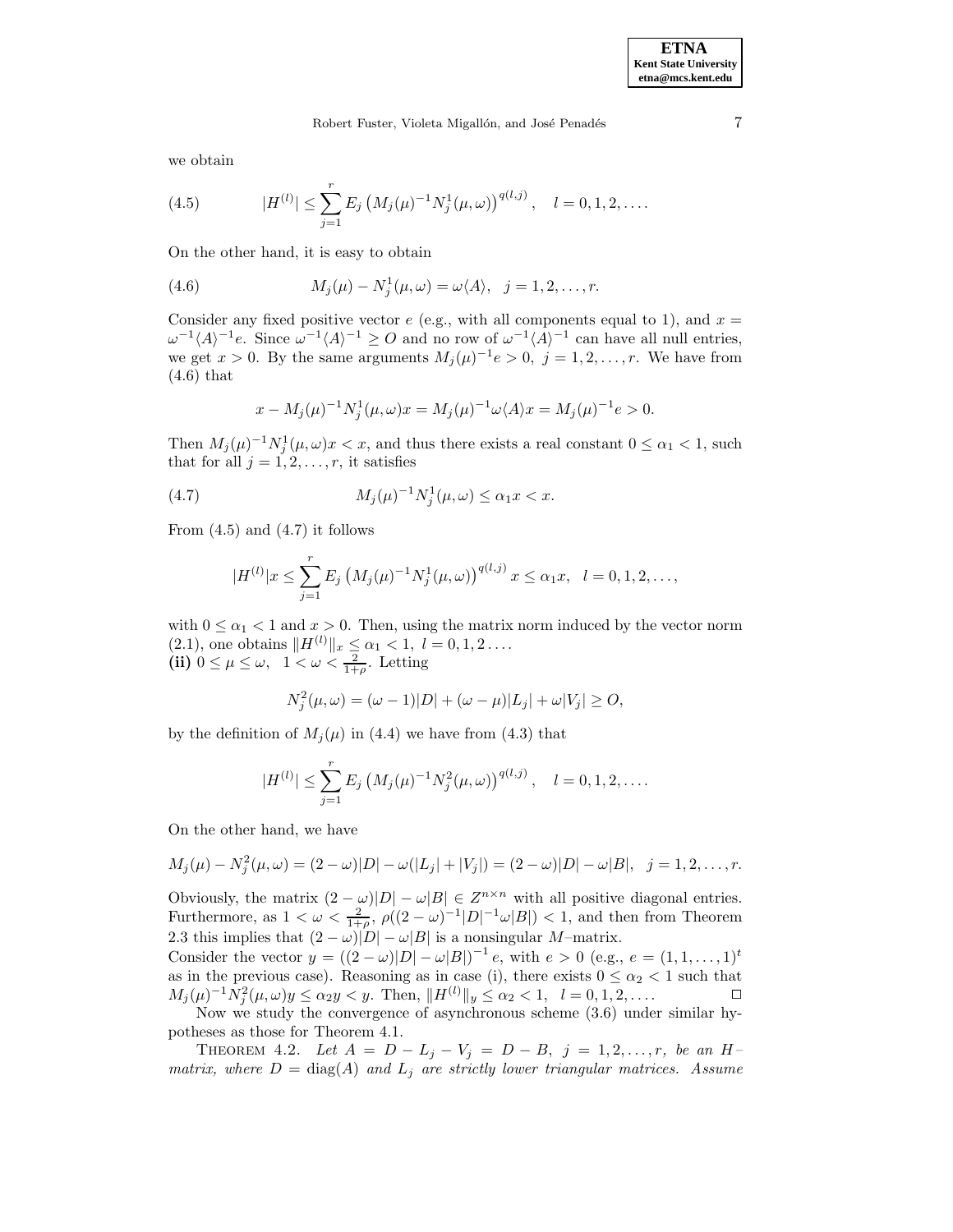that  $|B| = |L_j| + |V_j|$ ,  $j = 1, 2, \ldots, r$ . Given a regulated sequence of integers  $\{j_l\}_{l=0}^{\infty}$ , if  $0 \leq \mu \leq \omega < \frac{2}{1+\rho}$ , with  $\omega \neq 0$ , where  $\rho = \rho(|D|^{-1}|B|)$ , and  $q(l,j) \geq 1$ ,  $l =$  $0, 1, 2, \ldots, j = 1, 2, \ldots, r$ , the iteration (3.6) converges to the solution of the linear system (1.1) for all initial vector  $x^{(0)} \in \mathbb{R}^n$ .

*Proof.* In Theorem 4.1 we have shown that for  $0 \leq \mu \leq \omega < \frac{2}{1+\rho}$ , with  $\omega \neq 0$ , there exists a real constant  $0 \leq \alpha < 1$  and a positive vector z such that  $|H^{(l)}|z \leq \alpha z$ . Thus, the proof follows in the same way as the proof of [14, Theorem 3.2] which in turn is based on [2, Theorem 2.2].

## **Remarks:**

**1.** The convergence proof of iteration (3.4) or equivalently Algorithm 3 is similar to the one used in Theorem 4.2 using that  $|J_i|z \leq \alpha z$  for some positive vector z and a real constant  $0 \leq \alpha < 1, j = 1, 2, \ldots, r$ .

**2.** When  $\omega = \mu$  and  $q(l, j) = 1$ , iteration (3.1) coincides with [8, Method (4)]. Thus, Theorems 4.1 and 4.2 also show the convergence of the non-stationary synchronous and asynchronous versions of [8, Method (4)], under similar hypotheses as in [8, Theorem 4.2]

**5. Numerical Experiments.** In this section we implemented non-stationary synchronous and asynchronous Algorithms 2 and 3 respectively, described in the previous sections. We considered the problem of Laplace's equation,  $\nabla^2 u = u_{ss} + u_{tt} = 0$ , satisfying Dirichlet boundary conditions on the rectangle  $\Omega = [0, a] \times [0, b]$ ,  $u(s, 0) =$  $u(0,t) = u(s,b) = 0, u(a,t) = 100, 0 \le s \le a, 0 \le t \le b$ . We discretized, using five point finite differences, the domain  $\Omega$  with  $J \times K$  points equally spaced by h. This discretization yields a linear system  $Ax = b$ , where A is block tridiagonal,  $A = \text{tridiag}[-I, C, -I],$  where I and C are  $K \times K$  matrices, I is the identity, and  $C = \text{tridiag}[-1, 4, -1]$ . Note that A has  $J \times J$  blocks of size  $K \times K$ . Clearly, A is a nonsingular M–matrix, and is therefore also an H–matrix.

In order to define the splittings  $A = D - L_j - V_j$ ,  $j = 1, 2, ..., r$ , with  $D = \text{diag}(A)$ , we denote  $A_{jj}$  = tridiag[-I, C, -I], j = 1, 2, ..., r. Then we write A and  $D - L_i$  as



where each matrix  $\overline{L}_i$ ,  $j = 1, 2, \ldots, r$ , is the lower triangular part of  $A_{ij}$ . We point out that matrices  $V_j$ ,  $j = 1, 2, \ldots, r$ , are not upper triangular matrices. The matrices  $E_j$ ,  $j = 1, 2, \ldots, r$ , are partitioned according to the structure of A with the jth block equal to the identity and the remainder blocks are zero. It is easy to prove that  $|L_j| + |V_j| = |D - A|$ , hence Theorems 4.1 and 4.2 assure the convergence for Algorithms 2 and 3, respectively.

We are especially interested in analyzing the behavior of the non-stationary multisplitting iterative AOR-type methods as compared to the stationary one. On the other hand, as Niethammer [19] noted, the question of determining the optimal relaxation parameters is of more theoretical than of practical interest. Particularly, in many applications, such as the model problem of the Laplace's equation on a rect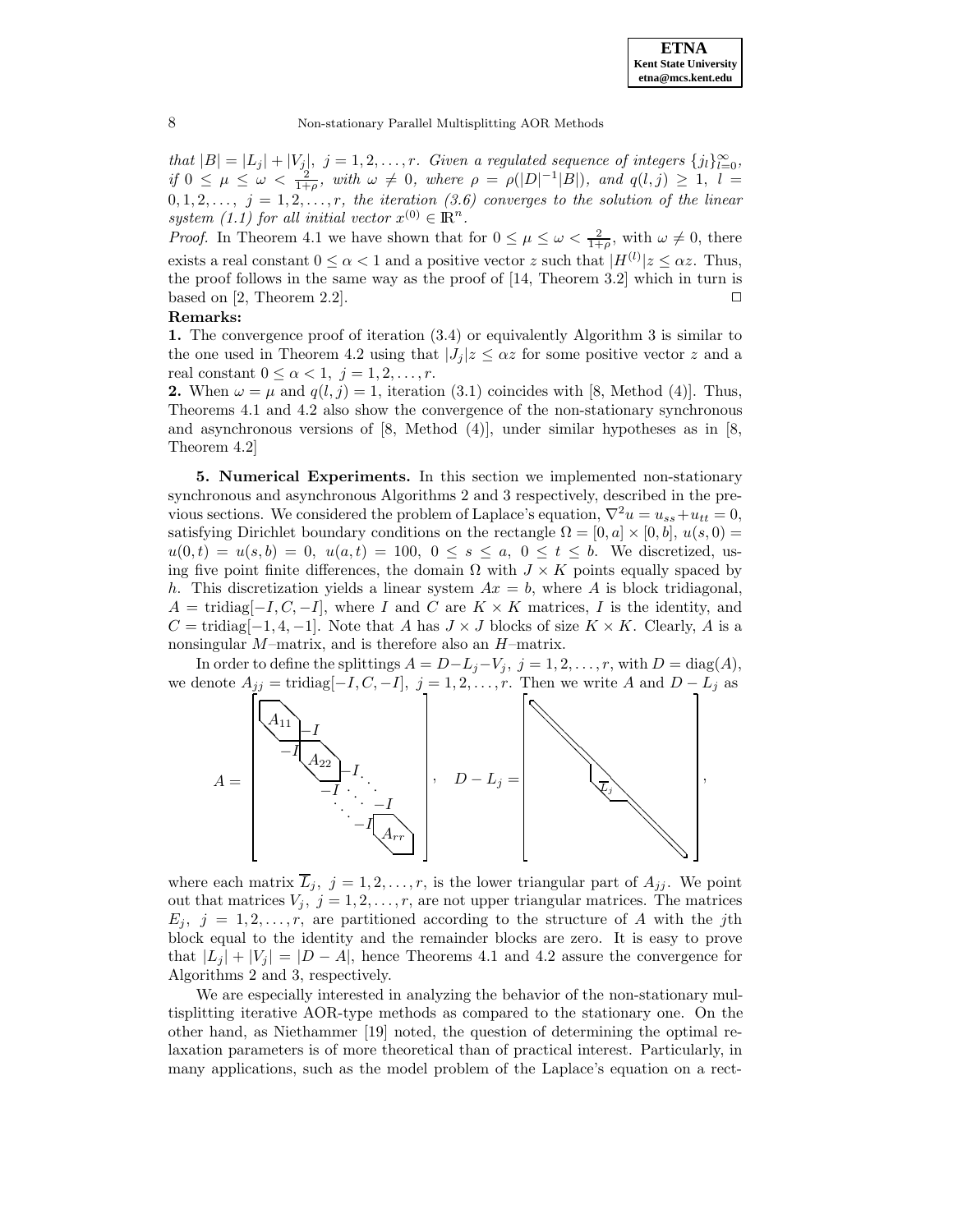angle, only a very small increase of the rate of convergence can be expected when one uses the best AOR method instead of the best SOR method; see also Hadjidimos [13]. We ran several examples of the non-stationary multisplitting AOR methods and similar conclusions were obtained. Therefore, only numerical experiments based on the Gauss-Seidel and SOR multisplitting methods are reported here.

Experiments were performed, with matrices of different orders, on a shared memory multiprocessor Alliant FX/80 with 8 processors, and on a distributed memory multiprocessor IBM SP2 using 8 processors. Thus, in order to fully utilize the 8 processors, we let  $r = 8$ . The stopping criterion used was

$$
\sum_{i=1}^n |x_i^{(l)}-x_i^{(l-1)}|<5\cdot 10^{-10}
$$

and the initial vector was  $x^{(0)} = (1, 1, \ldots, 1)^t$ .

The conclusions are similar on both multiprocessors. So, Table 5.1 shows the behavior of some synchronous non-stationary models on these multiprocessors, when  $\omega = \mu = 1$  and the matrix A is of size 50000. Matrix A has  $J = 500$  diagonal blocks C of size  $K = 100$ . The size of  $A_{ij}$  is 5000 for  $j = 1, 2, \ldots, 6$  and 10000 for the rest. The values of a, b of the domain  $\Omega$  such that the discretization yields this coefficient matrix are shown in Figure 5.1.a. We use the notation  $6^63^2$  to represent the non-stationary parameters  $q(l, j) = 6$  for  $j = 1, 2, \ldots, 6$  and  $q(l, j) = 3$  for  $j = 7, 8$ , for all  $l = 0, 1, 2, \ldots$ , i.e., to represent that the first six processors update their part of the vector six times and each of the last two processors updates its part of the vector three times. Similar notation is used for other values of the non-stationary parameters. In this paper all times are reported in seconds. The speed-up is calculated as  $\frac{\text{CPU time of sequential algorithm}}{\text{Time of parallel algorithm}}$ . We note that in shared memory we use the CPU  $\frac{ds}{dt}$   $\frac{dS}{dt}$   $\frac{dS}{dt}$   $\frac{dS}{dt}$  algorithm, while in distributed memory we use the REAL time. This is due to the fact that there is communication among processors in the latter case. Processors achieve about 55  $\%$  – 89  $\%$  of efficiency for each case.

It can also be observed that the number of global iterations of the non-stationary algorithms is less when the parameters  $q(l, j)$  are increased. Furthermore, if the decrease in the number of global iterations balances the realization of more inner updates then less execution time is observed. On the other hand, when  $q(l,j)=1, \omega =$  $\mu = 1$ , Algorithm 2 reduces to the well-known parallel multisplitting Gauss-Seidel method. Then it is interesting to compare the sequential results of Table 5.1 with the classic Gauss-Seidel algorithm whose results are in Table 5.2. It is observed that except for some values of  $q(l, j)$  the sequential non-stationary multisplitting method is better than the Gauss-Seidel method. Obviously, this situation is independent of the computer used.

Now, we report results of non-stationary methods with  $\omega = \mu \neq 1$  (non-stationary parallel multisplitting SOR method), for two matrices of size 4096 and 5632. The matrix of size 4096 has 64 blocks C of size 64, the size of  $A_{jj}$  is 1024 for  $j = 1, 2$ , 512 for  $j = 3, 4$  and 256 for the rest. The matrix of size 5632 has 11 blocks C of size 512, the matrices  $A_{jj}$  are of size 1024 for  $j = 1, 2$  and 512 for the rest. Note that the bandwidth of the matrix of size 4096 is relatively small compared to its size. This situation does not hold for the matrix of size 5632. Figures 5.1.b, 5.1.c show the domains  $\Omega$  whose discretization yields this matrices of size 4096 and 5632 respectively.

We considered different synchronous non-stationary iterations depending on the parameters  $q(l, j)$ , and for each method we recorded the CPU time in seconds on the Alliant FX/80 as a function of different parameters  $(\omega, \mu)$ ,  $\omega = \mu$ . Figures 5.2 and 5.3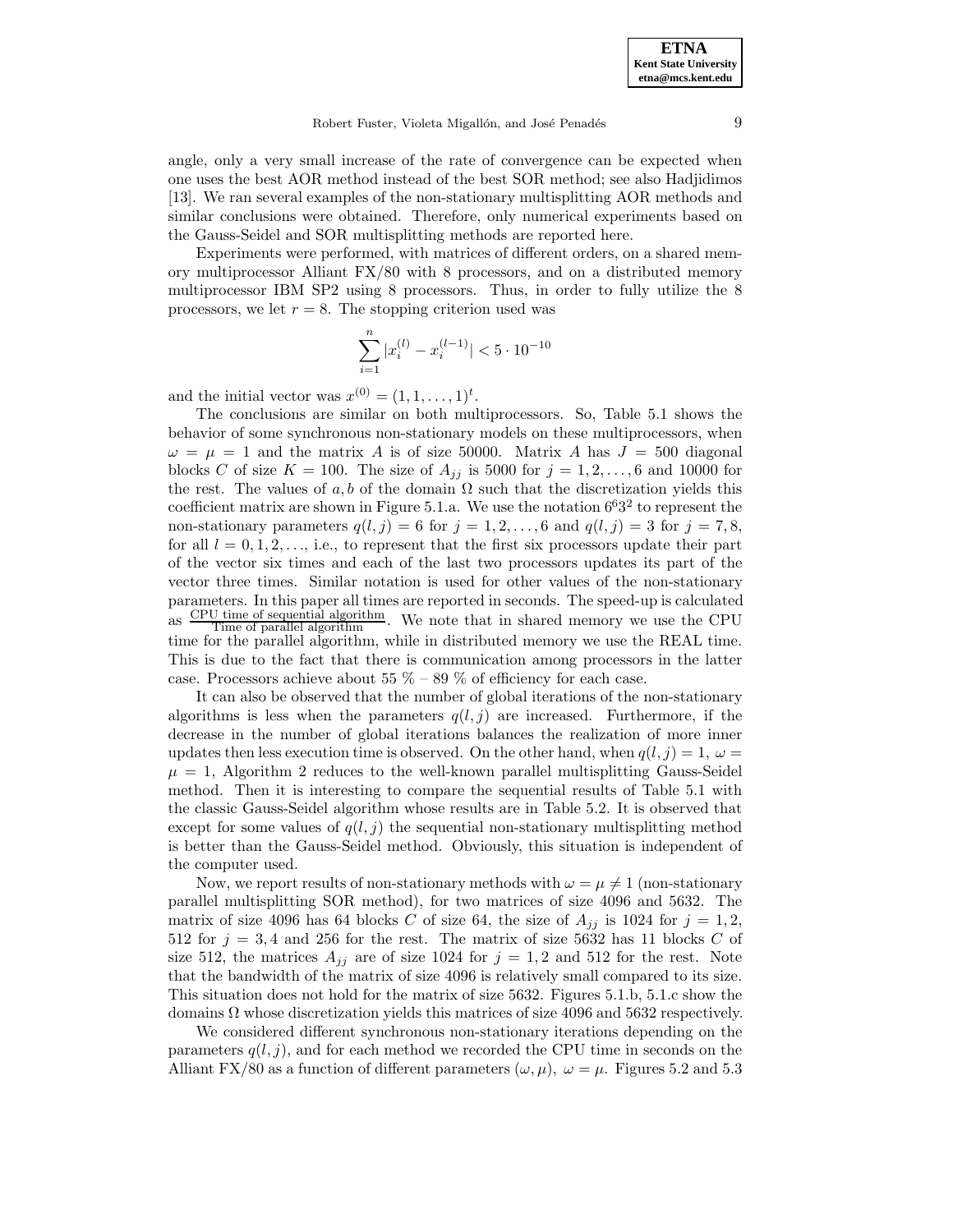

FIG. 5.1. Domains  $\Omega = [0, a] \times [0, b]$  yielding the linear systems of the numerical experiments, where h is the width of the mesh.



Fig. 5.2. Synchronous algorithms, size of A: 4096.

display the results for the matrices described above. Differences depending upon the bandwidth of A can be observed. In Figure 5.3 we see that there are cases where the larger the non-stationary parameters the longer the execution time. This is due to the fact that the larger the parameters the larger the subsystem that each processor solves in each local iteration. However, a non-stationary synchronous model better than the other ones is always obtained. Figure 5.2 shows that a relative small bandwidth assures better performance when we increase the non-stationary parameters. Results were similar for all tested matrices and both multiprocessors.

On the other hand, in those synchronous models we can obtain a load balance among processors by a good choice of the non-stationary parameters. But this is not easy to achieve. For that purpose we can use asynchronous algorithms, where the work among processor is balanced dynamically. The experiments performed showed that the asynchronous non-stationary algorithm behaves better than the synchronous nonstationary one. Also, we observed that an asynchronous algorithm setting  $q(l, j) = 1$ accelerates any synchronous non-stationary algorithm. Furthermore, similar conclusions about the bandwidth of A are obtained.

In Figure 5.4, the CPU times on the Alliant FX/80 multiprocessor, of some asynchronous models are presented for the matrix of size 4096 described above. We note that when the bandwidth of  $A$  is small, we can choose non-stationary parameters greater than one, which have a better performance. If the bandwidth is not small, generally  $q(l, j) = 1$  gives the best asynchronous scheme.

Finally, we note that, the choice of optimal sequences  $q(l,j)$  (or simply good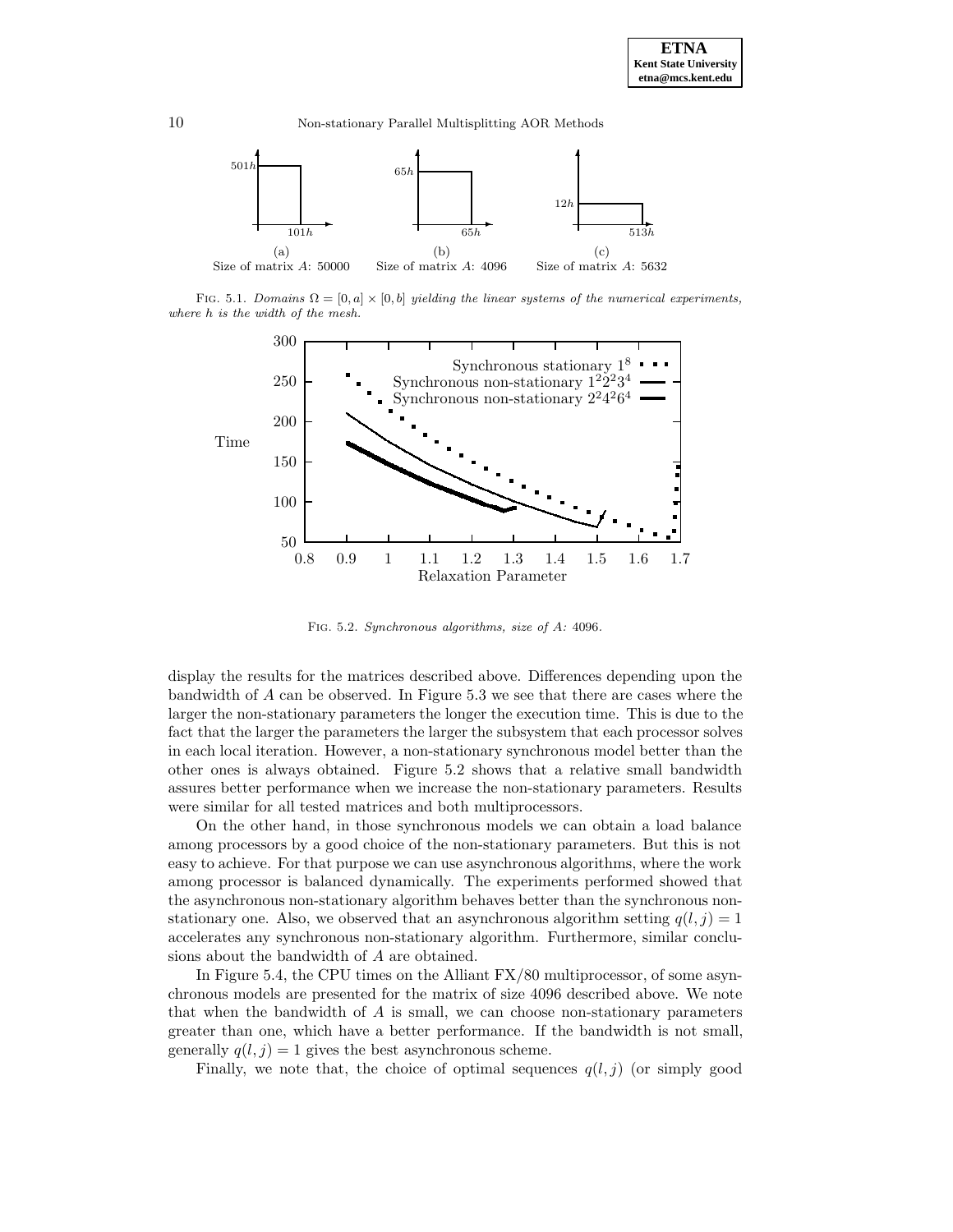

Fig. 5.3. Synchronous algorithms, size of A: 5632.

ones) is problem dependent, and not very well understood. In our experience, it often suffices to choose non-stationary parameters a little greater than one to obtain good overall convergence results. We also note that non-stationary algorithms allow the use of different local criteria to counterweight dynamically the work in each processor, producing a good load balance and faster convergence.

**Acknowledgements.** The authors would like to thank the referee, whose questions and recommendations led to improvements in the paper, and to Daniel Szyld for reading and commenting on this paper.

## REFERENCES

- [1] Abraham Berman and Robert J. Plemmons, Nonnegative Matrices in the Mathematical Sciences, Third ed., Academic Press, New York, 1979.
- [2] Rafael Bru, Ludwing Elsner, and Michael Neumann, Models of parallel chaotic iteration methods, Linear Algebra Appl., 103 (1998), pp. 175-192.
- [3] RAFAEL BRU AND ROBERT FUSTER, Parallel chaotic extrapolated Jacobi method, Appl. Math. Lett., 3 (1990), pp. 65-69.
- [4] RAFAEL BRU, VIOLETA MIGALLÓN, AND JOSÉ PENADÉS, Chaotic inner-outer iterative schemes, In Proceedings of the Fifth SIAM Conference on Applied Linear Algebra, J.G. Lewis, ed., SIAM Press, Philadelphia, 1994, pp. 434-438.
- [5] , Chaotic methods for the parallel solution of linear systems, Computing Systems in Engineering, 6(4,5) (1995), pp. 385-390.
- [6] RAFAEL BRU, VIOLETA MIGALLÓN, JOSÉ PENADÉS, AND DANIEL B. SZYLD, Parallel, synchronous and asynchronous two–stage multisplitting methods, Electron. Trans. Numer. Anal., 3 (1995), pp. 24-38.
- [7] D. Chazan and W. Miranker, Chaotic relaxation, Linear Algebra Appl., 2 (1969), pp. 199- 222.
- [8] ANDREAS FROMMER AND GÜNTER MAYER, Convergence of relaxed parallel multisplitting methods, Linear Algebra Appl., 119 (1989), pp. 141-152.
- [9] ANDREAS FROMMER AND GÜNTER MAYER, Parallel interval multisplittings, Numer. Math., 56 (1989), pp. 255-267.
- [10] ANDREAS FROMMER AND DANIEL B. SZYLD, H-splittings and two-stage iterative methods. Numer. Math., 63 (1992), pp. 345-356.
- [11] ROBERT FUSTER, VIOLETA MIGALLÓN, AND JOSÉ PENADÉS, Parallel chaotic extrapolated Jacobi–like methods, Linear Algebra Appl., to appear.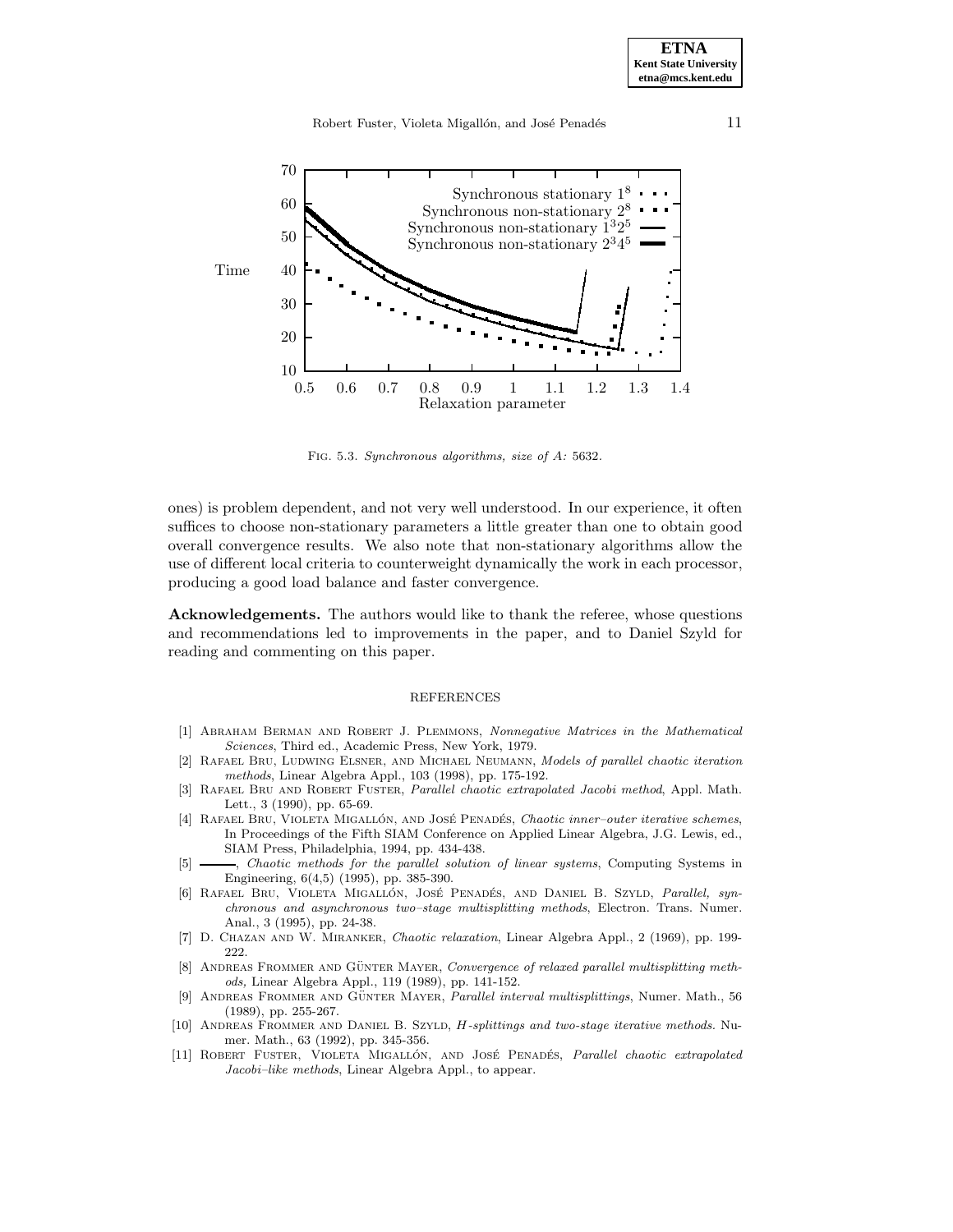

- [12] APOSTOLOS HADJIDIMOS, Accelerated overrelaxation method, Math. Comp., 32 (1978), pp. 149-157.
- [13] APOSTOLOS HADJIDIMOS, A survey of the iterative methods for the solution of linear systems by extrapolation, J. Comput. Appl. Math., pp. 20 (1987), pp. 37-51.
- [14] José Mas, Violeta Migallón, José Penadés, and Daniel B. Szyld, Non-stationary parallel relaxed multisplitting methods, Linear Algebra Appl., to appear, 237/238 (April 1996).
- [15] VIOLETA MIGALLÓN. Modelos Iterativos Caóticos Síncronos y Asíncronos para la Resolución de  $Sistemas$  Lineales. PhD thesis, Departamento de Tecnología Informática y Computación, Universidad de Alicante, November 1993. In Spanish.
- [16] ARNOLD NEUMAIER, The extremal case of some matrix inequalities, Arch. Math., 43 (1984), pp. 137-141.
- [17] , New techniques for the analysis of linear interval equations, Linear Algebra Appl., 58 (1984), pp. 273-325.
- [18] MICHAEL NEUMANN AND ROBERT J. PLEMMONS, Convergence of parallel multisplitting iterative methods for M–matrices, Linear Algebra Appl., 88-89 (1987), pp. 559-573.
- [19] Wilhelm Niethammer, On different splittings and the associated iteration methods, SIAM J. Numer. Anal., 16 (1979), pp. 186-200.
- [20] DIANNE P. O'LEARY AND ROBERT E. WHITE, *Multi-splittings of matrices and parallel solution* of linear systems, SIAM J. Algebraic Discrete Methods, 6 (1985), pp. 630-640.
- [21] James M. Ortega and Werner C. Rheinboldt, Iterative Solution of Nonlinear Equations in Several Variables, Prentice-Hall International, Inc, New Jersey, 1989.
- [22] ALEXANDER M. OSTROWSKI, Über die determinanten mit überwiegender hauptdiagonale, Coment. Math. Helv., 10 (1937), pp. 69-96.
- [23] , Determinanten mit ¨uberwiegender hauptdiagonale und die absolute konvergenz von linearen iterations prozessen, Coment. Math. Helv., 30 (1956), pp. 175-210.
- [24] JOSÉ PENADÉS, Métodos Iterativos Paralelos para la Resolución de Sistemas Lineales basados  $en$  Multiparticiones. PhD thesis, Departamento de Tecnología Informática y Computación, Universidad de Alicante, December 1993. In Spanish.
- [25] DANIEL B. SZYLD AND MARK T. JONES, Two–stage and multisplitting methods for the parallel solution of linear systems, SIAM J. Matrix Anal. Appl., 13 (1992), pp. 671–679.
- [26] RICHARD S. VARGA Matrix Iterative Analysis. Prentice Hall, 1962.
- [27]  $\longrightarrow$ , On recurring theorems on diagonal dominance, Linear Algebra Appl., pp. 13 (1976), pp. 1-9.
- [28] DEREN R. WANG On the convergence of the parallel multisplitting AOR algorithm, Linear Algebra Appl., 154-156 (1991), pp. 473–486.
- [29] Robert E. White. Multisplittings and parallel iterative methods, Comput. Methods Appl. Mech. and Engrg, 64 (1987), pp. 567-577.
- [30]  $\longrightarrow$ , MULTISPLITTING WITH DIFFERENT WEIGHTING SCHEMES, SIAM J. Matrix Anal. Appl., 10 (1989), pp 481–493.
- [31]  $\frac{1}{\sqrt{2}}$ , Multisplitting of a symmetric positive definite matrix. SIAM J. Matrix Anal. Appl., 11 (1990), pp. 69–82.
- [32] DAVID M. YOUNG Iterative Solution of Large Linear Systems. Academic Press, New York, 1972.